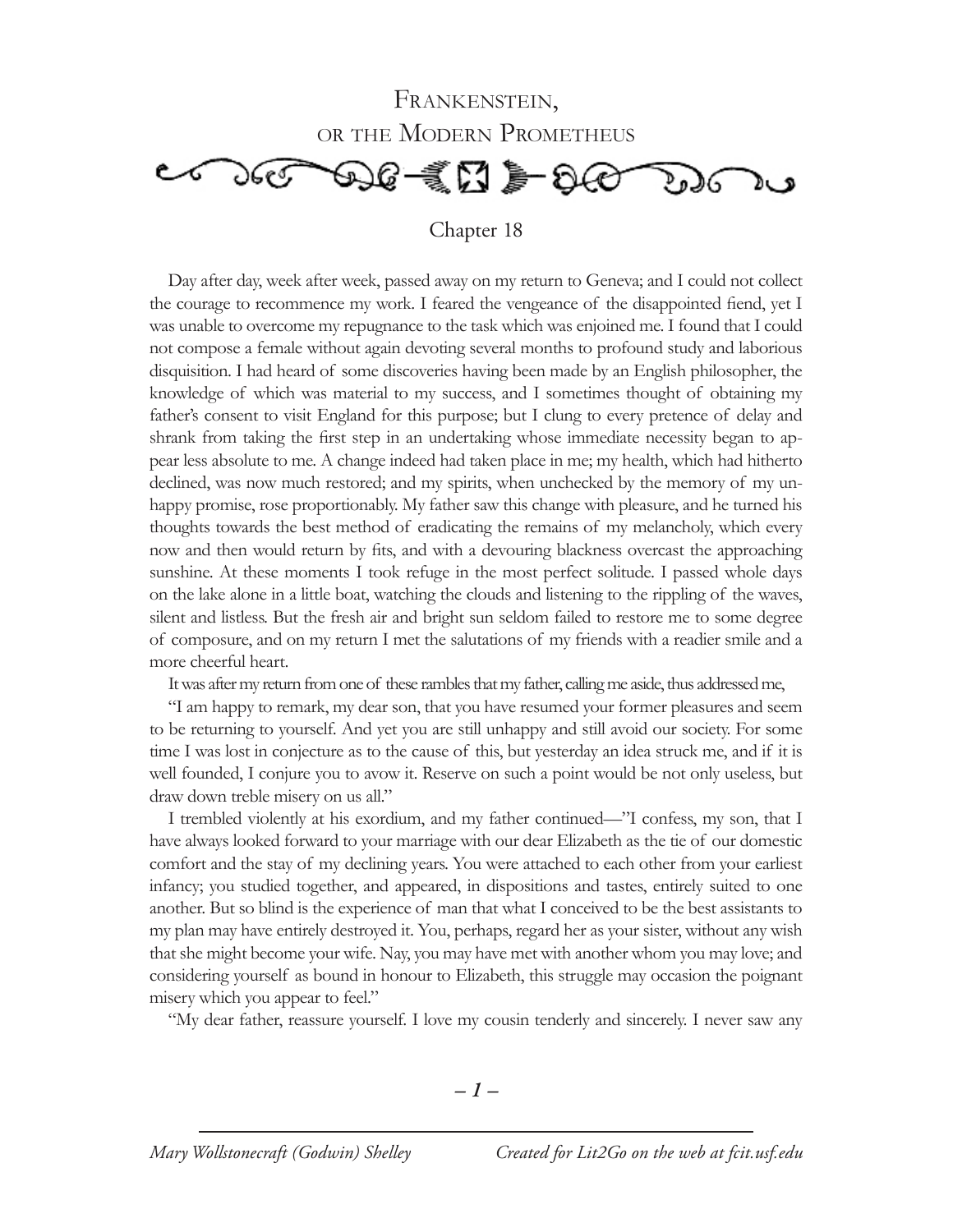woman who excited, as Elizabeth does, my warmest admiration and affection. My future hopes and prospects are entirely bound up in the expectation of our union."

"The expression of your sentiments of this subject, my dear Victor, gives me more pleasure than I have for some time experienced. If you feel thus, we shall assuredly be happy, however present events may cast a gloom over us. But it is this gloom which appears to have taken so strong a hold of your mind that I wish to dissipate. Tell me, therefore, whether you object to an immediate solemnization of the marriage. We have been unfortunate, and recent events have drawn us from that everyday tranquillity befitting my years and infirmities. You are younger; yet I do not suppose, possessed as you are of a competent fortune, that an early marriage would at all interfere with any future plans of honour and utility that you may have formed. Do not suppose, however, that I wish to dictate happiness to you or that a delay on your part would cause me any serious uneasiness. Interpret my words with candour and answer me, I conjure you, with confidence and sincerity."

I listened to my father in silence and remained for some time incapable of offering any reply. I revolved rapidly in my mind a multitude of thoughts and endeavoured to arrive at some conclusion. Alas! To me the idea of an immediate union with my Elizabeth was one of horror and dismay. I was bound by a solemn promise which I had not yet fulfilled and dared not break, or if I did, what manifold miseries might not impend over me and my devoted family! Could I enter into a festival with this deadly weight yet hanging round my neck and bowing me to the ground? I must perform my engagement and let the monster depart with his mate before I allowed myself to enjoy the delight of a union from which I expected peace.

I remembered also the necessity imposed upon me of either journeying to England or entering into a long correspondence with those philosophers of that country whose knowledge and discoveries were of indispensable use to me in my present undertaking. The latter method of obtaining the desired intelligence was dilatory and unsatisfactory; besides, I had an insurmountable aversion to the idea of engaging myself in my loathsome task in my father's house while in habits of familiar intercourse with those I loved. I knew that a thousand fearful accidents might occur, the slightest of which would disclose a tale to thrill all connected with me with horror. I was aware also that I should often lose all self-command, all capacity of hiding the harrowing sensations that would possess me during the progress of my unearthly occupation. I must absent myself from all I loved while thus employed. Once commenced, it would quickly be achieved, and I might be restored to my family in peace and happiness. My promise fulfilled, the monster would depart forever. Or (so my fond fancy imaged) some accident might meanwhile occur to destroy him and put an end to my slavery forever.

These feelings dictated my answer to my father. I expressed a wish to visit England, but concealing the true reasons of this request, I clothed my desires under a guise which excited no suspicion, while I urged my desire with an earnestness that easily induced my father to comply. After so long a period of an absorbing melancholy that resembled madness in its intensity and effects, he was glad to find that I was capable of taking pleasure in the idea of such a journey, and he hoped that change of scene and varied amusement would, before my return, have restored me entirely to myself.

*– –*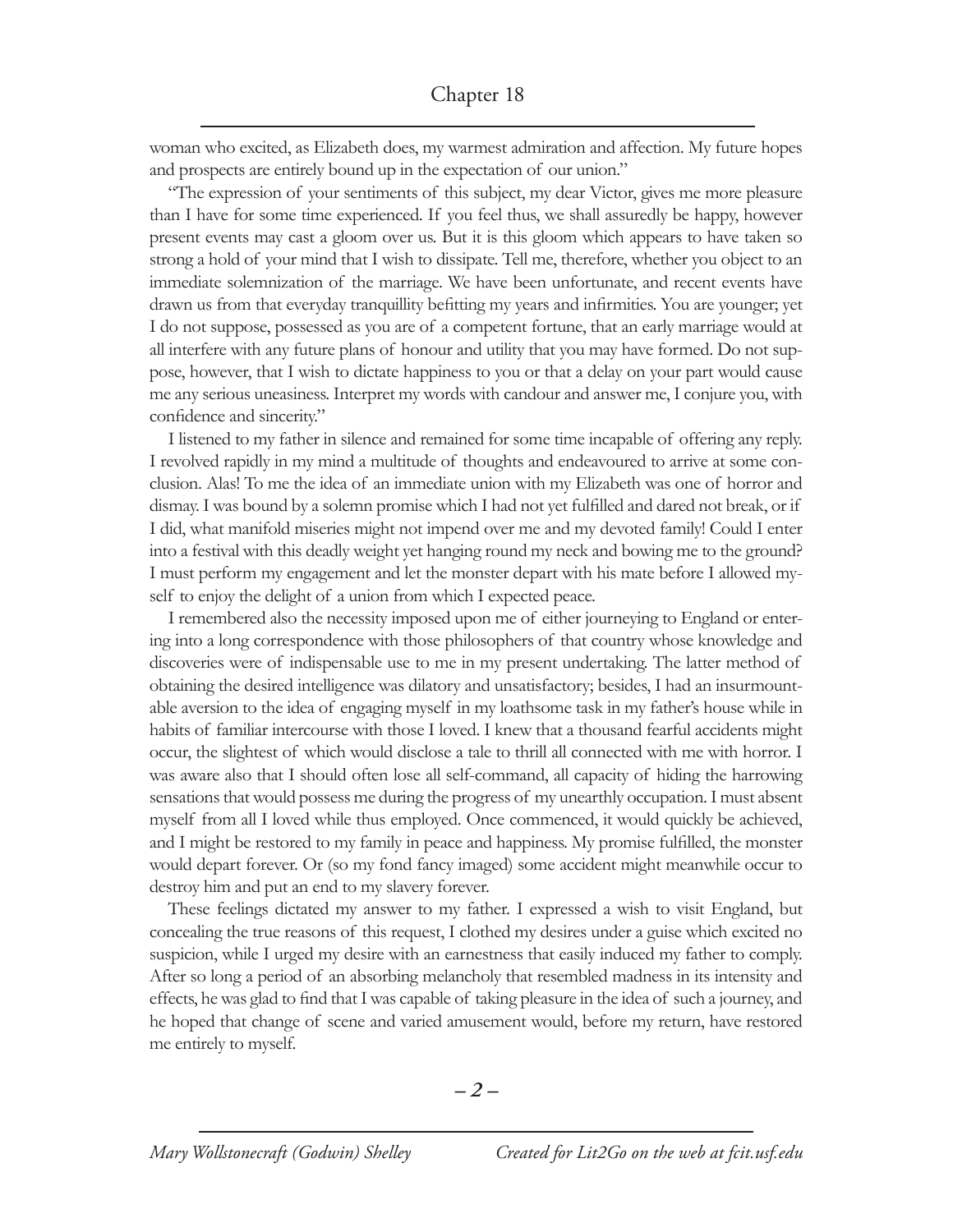The duration of my absence was left to my own choice; a few months, or at most a year, was the period contemplated. One paternal kind precaution he had taken to ensure my having a companion. Without previously communicating with me, he had, in concert with Elizabeth, arranged that Clerval should join me at Strasbourg. This interfered with the solitude I coveted for the prosecution of my task; yet at the commencement of my journey the presence of my friend could in no way be an impediment, and truly I rejoiced that thus I should be saved many hours of lonely, maddening reflection. Nay, Henry might stand between me and the intrusion of my foe. If I were alone, would he not at times force his abhorred presence on me to remind me of my task or to contemplate its progress?

To England, therefore, I was bound, and it was understood that my union with Elizabeth should take place immediately on my return. My father's age rendered him extremely averse to delay. For myself, there was one reward I promised myself from my detested toils—one consolation for my unparalleled sufferings; it was the prospect of that day when, enfranchised from my miserable slavery, I might claim Elizabeth and forget the past in my union with her.

I now made arrangements for my journey, but one feeling haunted me which filled me with fear and agitation. During my absence I should leave my friends unconscious of the existence of their enemy and unprotected from his attacks, exasperated as he might be by my departure. But he had promised to follow me wherever I might go, and would he not accompany me to England? This imagination was dreadful in itself, but soothing inasmuch as it supposed the safety of my friends. I was agonized with the idea of the possibility that the reverse of this might happen. But through the whole period during which I was the slave of my creature I allowed myself to be governed by the impulses of the moment; and my present sensations strongly intimated that the fiend would follow me and exempt my family from the danger of his machinations.

It was in the latter end of September that I again quitted my native country. My journey had been my own suggestion, and Elizabeth therefore acquiesced, but she was filled with disquiet at the idea of my suffering, away from her, the inroads of misery and grief. It had been her care which provided me a companion in Clerval—and yet a man is blind to a thousand minute circumstances which call forth a woman's sedulous attention. She longed to bid me hasten my return; a thousand conflicting emotions rendered her mute as she bade me a tearful, silent farewell.

I threw myself into the carriage that was to convey me away, hardly knowing whither I was going, and careless of what was passing around. I remembered only, and it was with a bitter anguish that I reflected on it, to order that my chemical instruments should be packed to go with me. Filled with dreary imaginations, I passed through many beautiful and majestic scenes, but my eyes were fixed and unobserving. I could only think of the bourne of my travels and the work which was to occupy me whilst they endured.

After some days spent in listless indolence, during which I traversed many leagues, I arrived at Strasbourg, where I waited two days for Clerval. He came. Alas, how great was the contrast between us! He was alive to every new scene, joyful when he saw the beauties of the setting sun, and more happy when he beheld it rise and recommence a new day. He pointed out to me the shifting colours of the landscape and the appearances of the sky. "This is what it is to live," he cried; "how I enjoy existence! But you, my dear Frankenstein, wherefore are you desponding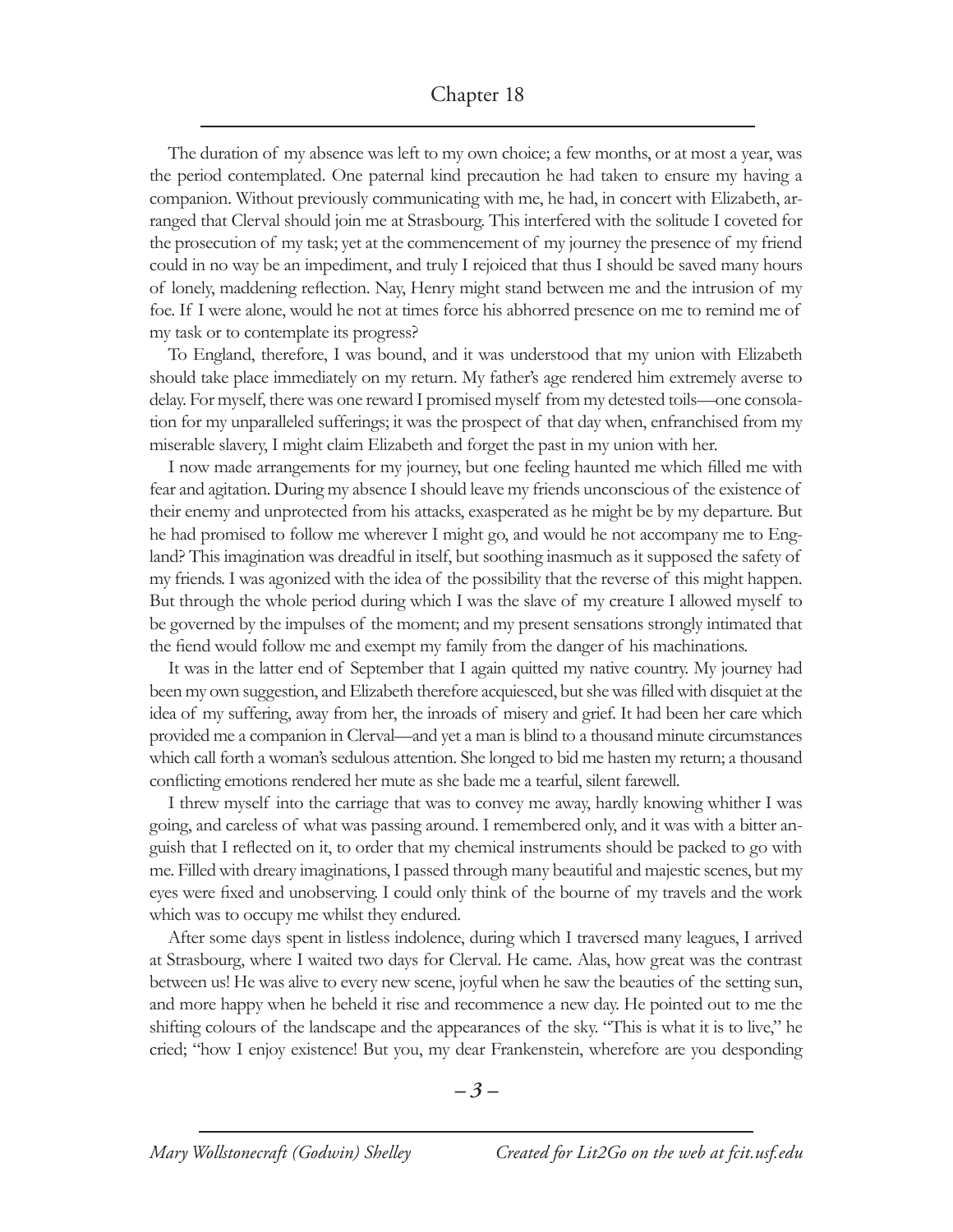and sorrowful!" In truth, I was occupied by gloomy thoughts and neither saw the descent of the evening star nor the golden sunrise reflected in the Rhine. And you, my friend, would be far more amused with the journal of Clerval, who observed the scenery with an eye of feeling and delight, than in listening to my reflections. I, a miserable wretch, haunted by a curse that shut up every avenue to enjoyment.

We had agreed to descend the Rhine in a boat from Strasbourg to Rotterdam, whence we might take shipping for London. During this voyage we passed many willowy islands and saw several beautiful towns. We stayed a day at Mannheim, and on the fifth from our departure from Strasbourg, arrived at Mainz. The course of the Rhine below Mainz becomes much more picturesque. The river descends rapidly and winds between hills, not high, but steep, and of beautiful forms. We saw many ruined castles standing on the edges of precipices, surrounded by black woods, high and inaccessible. This part of the Rhine, indeed, presents a singularly variegated landscape. In one spot you view rugged hills, ruined castles overlooking tremendous precipices, with the dark Rhine rushing beneath; and on the sudden turn of a promontory, flourishing vineyards with green sloping banks and a meandering river and populous towns occupy the scene.

We travelled at the time of the vintage and heard the song of the labourers as we glided down the stream. Even I, depressed in mind, and my spirits continually agitated by gloomy feelings, even I was pleased. I lay at the bottom of the boat, and as I gazed on the cloudless blue sky, I seemed to drink in a tranquillity to which I had long been a stranger. And if these were my sensations, who can describe those of Henry? He felt as if he had been transported to fairy-land and enjoyed a happiness seldom tasted by man. "I have seen," he said, "the most beautiful scenes of my own country; I have visited the lakes of Lucerne and Uri, where the snowy mountains descend almost perpendicularly to the water, casting black and impenetrable shades, which would cause a gloomy and mournful appearance were it not for the most verdant islands that believe the eye by their gay appearance; I have seen this lake agitated by a tempest, when the wind tore up whirlwinds of water and gave you an idea of what the water-spout must be on the great ocean; and the waves dash with fury the base of the mountain, where the priest and his mistress were overwhelmed by an avalanche and where their dying voices are still said to be heard amid the pauses of the nightly wind; I have seen the mountains of La Valais, and the Pays de Vaud; but this country, Victor, pleases me more than all those wonders. The mountains of Switzerland are more majestic and strange, but there is a charm in the banks of this divine river that I never before saw equalled. Look at that castle which overhangs yon precipice; and that also on the island, almost concealed amongst the foliage of those lovely trees; and now that group of labourers coming from among their vines; and that village half hid in the recess of the mountain. Oh, surely the spirit that inhabits and guards this place has a soul more in harmony with man than those who pile the glacier or retire to the inaccessible peaks of the mountains of our own country." Clerval! Beloved friend! Even now it delights me to record your words and to dwell on the praise of which you are so eminently deserving. He was a being formed in the "very poetry of nature." His wild and enthusiastic imagination was chastened by the sensibility of his heart. His soul overflowed with ardent affections, and his friendship was of that devoted and wondrous nature that the world-minded teach us to look for only in the imagination. But even human sympathies were not sufficient to satisfy his eager mind. The scenery of external